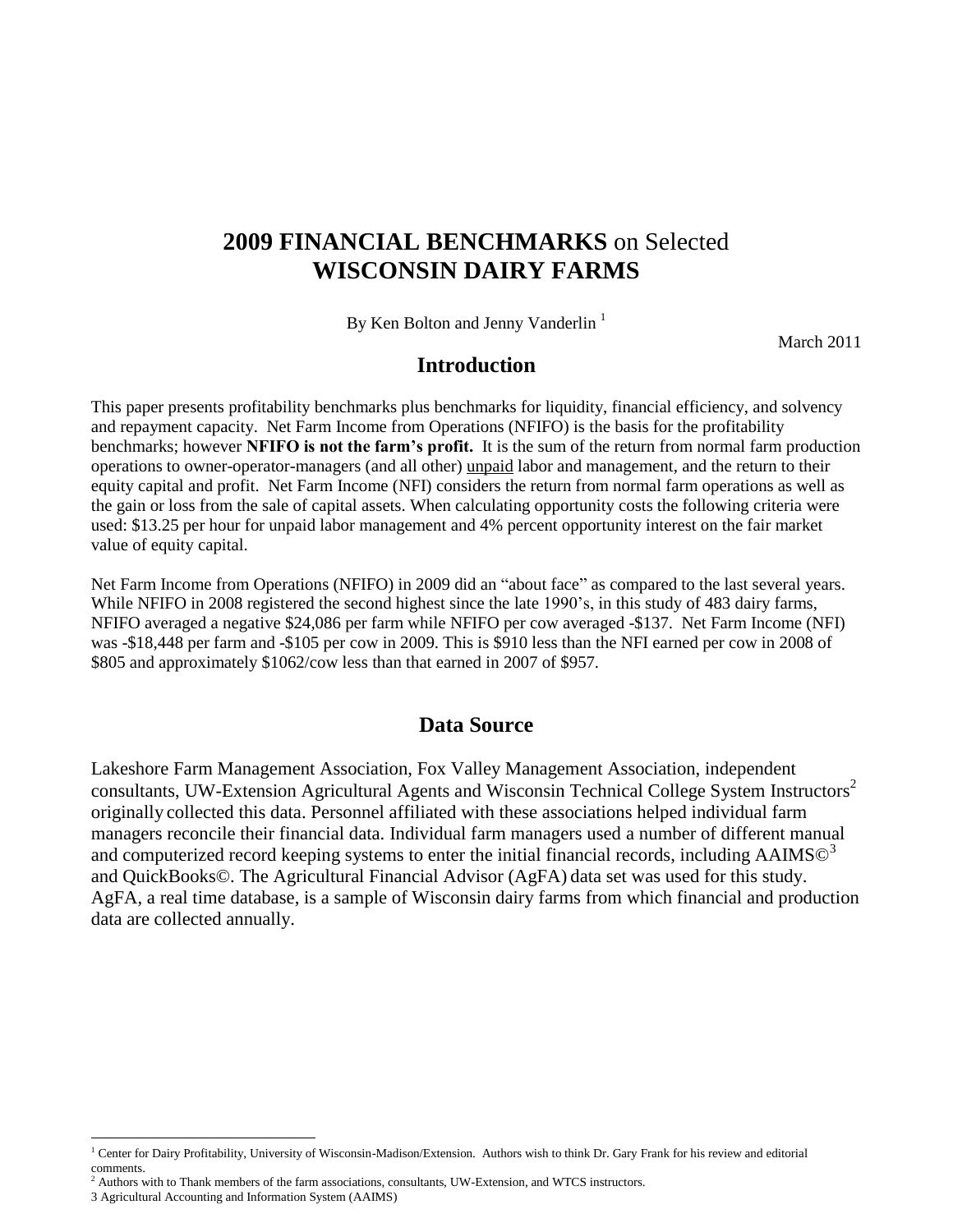**Figure 1 Net Farm Income from Operations (NFIFO) per Cow - 2009**



\*Figure 1 based on 473 farms

Figure 1, shows a wide range of NFIFO per cow in 2009. In 2009, 44% of farms showed a negative NFIFO per cow compared to 9.9% in 2008, 5.5% in 2007, 16% in 2006, and 11% in 2005. In 2009, 70 farms had NFIFO per cow between \$250 and \$500 and 68 had NFIFO per cow of greater than \$1,000. This wide range in NFIFO per cow is not due to herd size. Both large (greater than 250 cows) and small dairy farms are found in both the negative and the "greater than \$1,000" NFIFO per cow categories. In 2009, 7% had a NFIFO per cow of over \$1,000 compared to 20% in 2008, 39% in 2007, 14% of the farms in 2006 and 24% in 2005.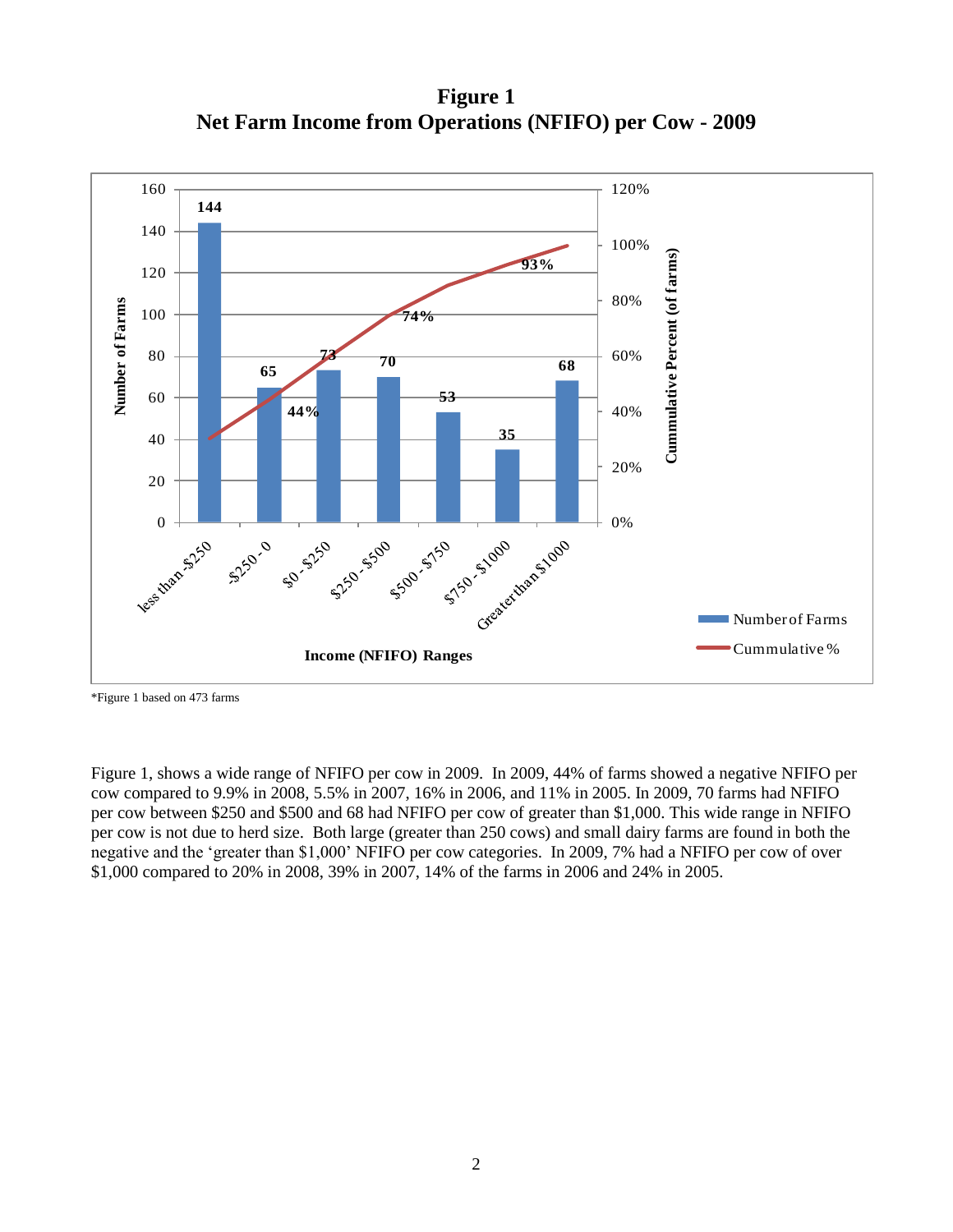# **Table 1 2009 Balance Sheet (\$/Cow)**

Report Basis: per Head

| <b>Current Assets</b>          |                                                  | <b>Beg. Dollars</b> | 2009 | <b>End Dollars</b> | <b>Cost Basis</b>               |          |
|--------------------------------|--------------------------------------------------|---------------------|------|--------------------|---------------------------------|----------|
|                                | <b>Cash Accounts</b>                             | 178.03              |      | 180.57             |                                 |          |
|                                | Prepaid Expenses & Purchansed Inventories        | 178.30              |      | 122.40             |                                 |          |
|                                | <b>Raised Feed Inventories</b>                   | 858.01              |      | 820.20             |                                 |          |
|                                | <b>Basis in Resale Livestock Purchased</b>       | 0.00                |      | 0.00               |                                 |          |
|                                | <b>Accounts Receivable</b>                       | 7.12                |      | 3.41               |                                 |          |
|                                | Market Livestock & Etc.                          | 2.31                |      | 2.29               |                                 |          |
|                                | <b>Total Current Assets</b>                      | 1,223.77            |      | 1,128.87           |                                 |          |
| <b>Non-Current Assets</b>      |                                                  |                     |      |                    | <b>Beg. Dollars End Dollars</b> |          |
|                                | <b>Raised Breeding Livestock</b>                 | 1,813.75            |      | 1,946.31           |                                 |          |
|                                | <b>Purchased Breeding Livestock</b>              | 461.22              |      | 437.59             | 375.02                          | 338.66   |
|                                | <b>Machinery &amp; Equipment</b>                 | 1,573.68            |      | 1,575.97           | 828.67                          | 835.22   |
|                                | <b>Buildings</b>                                 | 2,342.50            |      | 2,481.84           | 1,712.03                        | 1,829.07 |
|                                | Land & House                                     | 2,823.29            |      | 2,874.56           | 1,178.54                        | 1,297.17 |
|                                | <b>Other Non-Current Assets</b>                  | 219.97              |      | 268.01             | 178.76                          | 224.04   |
|                                | <b>Total Non-Current Assets</b>                  | 9,234.41            |      | 9,584.28           | 4,273.02                        | 4,524.16 |
|                                |                                                  |                     |      |                    |                                 |          |
| <b>Total Farm Assets</b>       |                                                  | 10,458.18           |      | 10,713.15          |                                 |          |
| <b>Current Liabilities</b>     |                                                  |                     |      |                    |                                 |          |
|                                | <b>Accounts Payable</b>                          | 47.75               |      | 85.80              |                                 |          |
|                                | <b>Current Portion of Non-Current Liabilites</b> | 134.34              |      | 122.70             |                                 |          |
|                                | <b>Other Current Liabilities</b>                 | 162.36              |      | 240.57             |                                 |          |
|                                | <b>Total Current Liabilities</b>                 | 344.45              |      | 449.07             |                                 |          |
| <b>Non-Current Liabilities</b> |                                                  |                     |      |                    |                                 |          |
|                                | <b>Intermediate Liabilities</b>                  | 1,221.14            |      | 1,422.96           |                                 |          |
|                                | <b>Long-Term Liabilities</b>                     | 2,322.86            |      | 2,706.34           |                                 |          |
|                                | <b>Total Non-Current Liabilities</b>             | 3,544.00            |      | 4,129.30           |                                 |          |
|                                |                                                  |                     |      |                    |                                 |          |
| <b>Total Farm Liabilities</b>  |                                                  | 3,888.45            |      | 4,578.37           |                                 |          |
|                                | <b>Non-Farm Assets</b>                           | 1,620.55            |      | 1,706.81           |                                 |          |
|                                | <b>Non-Farm Liabilities</b>                      | 58.05               |      | 62.78              |                                 |          |
|                                |                                                  | <b>Beginning</b>    |      | <b>Ending</b>      | Change                          |          |
|                                | <b>Contributed Capital</b>                       | 8.06                |      | 8.99               | 0.93                            |          |
|                                | <b>Retained Earnings</b>                         | 3,414.21            |      | 3,011.97           | $-402.24$                       |          |
|                                | Valuation Adjustment                             | 3,147.45            |      | 3,113.81           | $-33.64$                        |          |
|                                | <b>Total Farm Equities</b>                       | 6,569.72            |      | 6,134.77           | $-434.95$                       |          |
|                                | Non-Farm Equities                                | 1,562.49            |      | 1,644.04           | 81.55                           |          |
|                                |                                                  |                     |      |                    |                                 |          |
|                                | <b>Total Equities</b>                            | 8,132.21            |      | 7,778.81           | $-353.40$                       |          |
|                                |                                                  |                     |      |                    |                                 |          |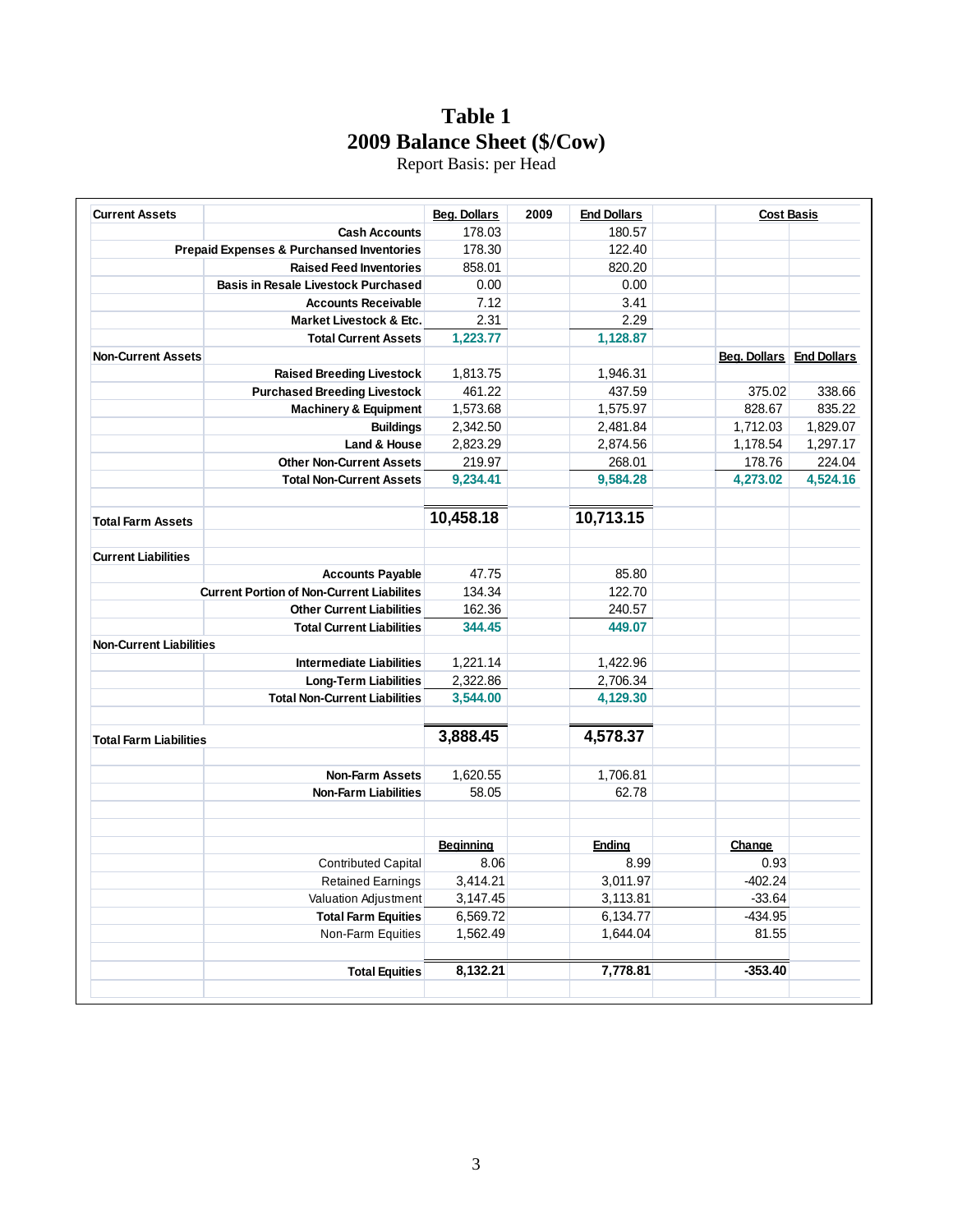## **Balance Sheet**

Table 1 shows the assets, liabilities and equities per cow in 2009 for the average farm in the study based on the market value of assets and economic depreciation. The Balance Sheet, also referred to as the Net Worth Statement or Financial Position Statement, is referenced in Table 1. Being a challenged year financially, the cash on-hand for 2009 increased minimally by \$3 per cow. Prepaid Expenses & Purchased Inventories decreased \$56 per cow (32 percent). This is to be expected coming off of a below average financial year.

Raised Feed Inventories declined by \$38 per cow, which in percentage terms is 4.4 percent less than in 2008. Overall, Current Assets decreased by \$95 from the beginning to the end of 2009.

Non-Current Assets increased by \$350 per cow to \$9,584 at the end of 2009. All Non-Current Assets except Raised Breeding Livestock have basis. Basis is defined as the purchase price minus the accumulated depreciation on a specific asset (Note: when you sell an asset you only pay taxes on the sale income in excess of the basis). All Non-Current Assets in this study filed solid gains (\$350) with Buildings (\$140 per cow) having the largest gain.

Total Farm Liabilities increased \$690 to \$4578.37 per cow by the end of 2009. Note: this Balance Sheet does not include Contingent Liabilities. Contingent Liabilities are selling costs and taxes that would occur if the farm business was sold. In a different analysis of the data, Contingent Liabilities are shown to be approximately \$1,130 per cow.

A "Statement of Equities" is not calculated on all Balance Sheets. The Statement of Equities splits the farm manager"s equity into three Farm categories: Contributed Capital, Retained Earnings, Valuation Adjustment (Farm Equities) and a fourth category of Non-Farm Equities. Most Balance Sheets only split the equity into two categories, farm and non-farm.

The three Farm Equity categories assist in understanding the factors underlying the change in equity.

**Contributed Capital** is startup capital plus any non-farm money that was added in the years since startup. The "Change" column is the change that occurred between the beginning and end of the year.

**Retained Earnings** are the General Accepted Accounting Principles (GAAP) dollars that the business has earned and not paid to owners or others but "retained" in the business. As a matter of convention, all current assets and the value of raised breeding livestock are included in retained earnings. For non-agricultural businesses, this is the key variable in determining their potential.

**Valuation Adjustment** is the change (increase or decrease) in the market value for non-depreciable assets plus the difference between the market value of depreciable assets and their basis minus contingent liabilities. A farm that has most of its change in equity in the "Valuation Adjustment" category is not changing its equity by "profitable farming" but rather by wise investing or creative accounting. Non-farm businesses do not calculate a valuation adjustment because GAAP does not recognize the gain on in the value of an asset until it after it is sold and the selling costs and taxes are paid.

The Statement of Equities for 2009 shows a decrease of \$435 per cow in farm equity. The three categories of farm equity decreased in 2009 except for a very modest gain for Contributed Capital: Contributed Capital increased by less than a dollar, Retained Earnings declined by \$402, and Valuation Adjustment by \$34 per cow. Non-Farm Equity increased by \$82.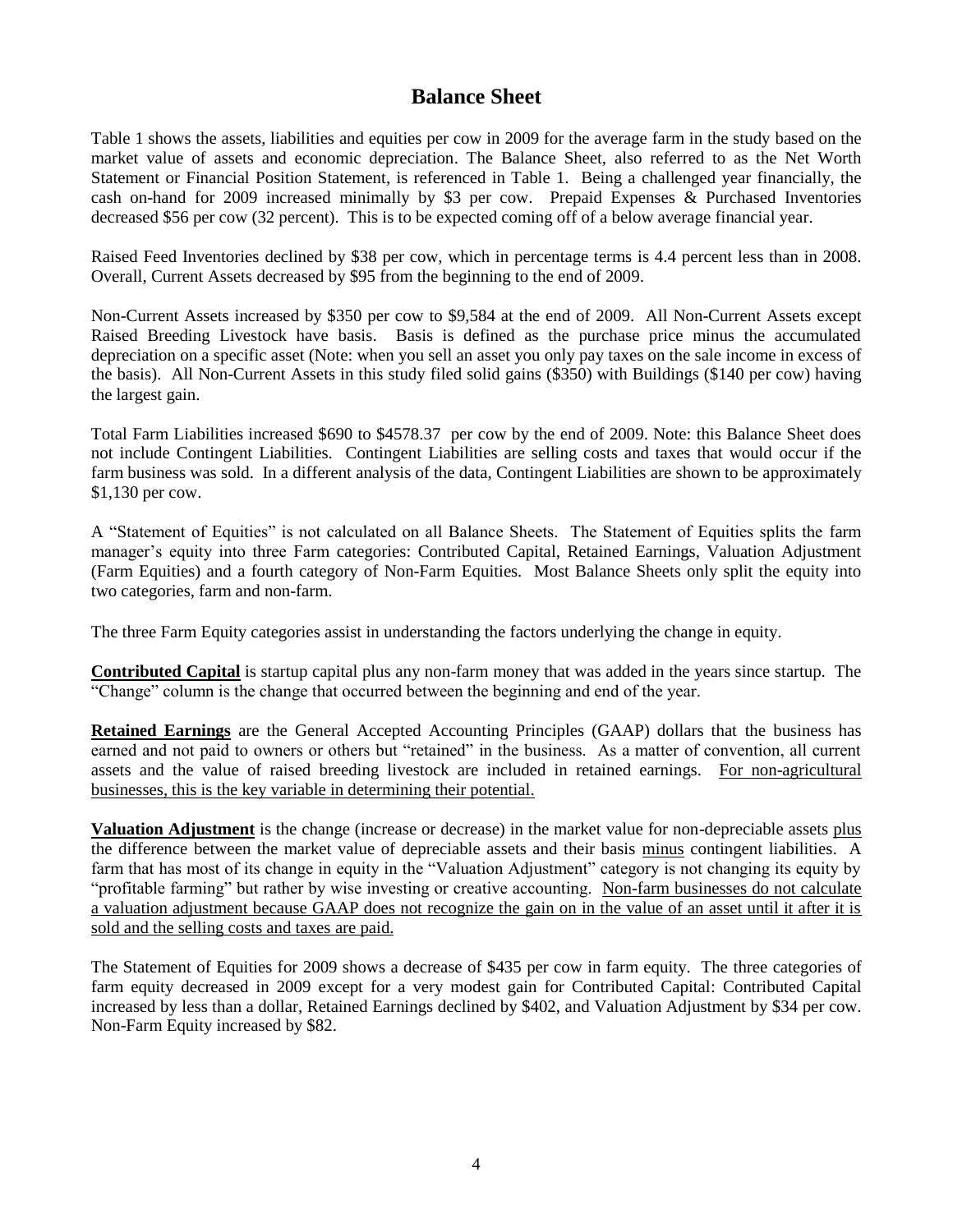### **Financial Measures**

The average Rate of Return on Assets (ROROA) was a negative 1.65 percent in 2009. The average Rate of Return on Assets was 6.49% in 2008, 8.39% in 2007, 3.25% in 2006, and 6.77% in 2005. These are just the averages in those years; the range in ROROA is equally important. The number of farms in selected ranges and the cumulative percentage of the ranges are shown in Figure 2.



**Figure 2**

\*Figure 2 based on 473 farms.

Figure 2 shows that in 2009, 62% (294 herds) in 2009 of the farms in this study had a negative ROROA. This is more than the 44 percent of farms that had a negative NFIFO per cow in 2009.

Looking on the positive side, 38 percent of the farms broke even or had a positive ROROA in 2009 and, 19 percent had ROROA in excess of 10 percent. These results were obtained by calculating ROROA based on the market value of assets and economic depreciation.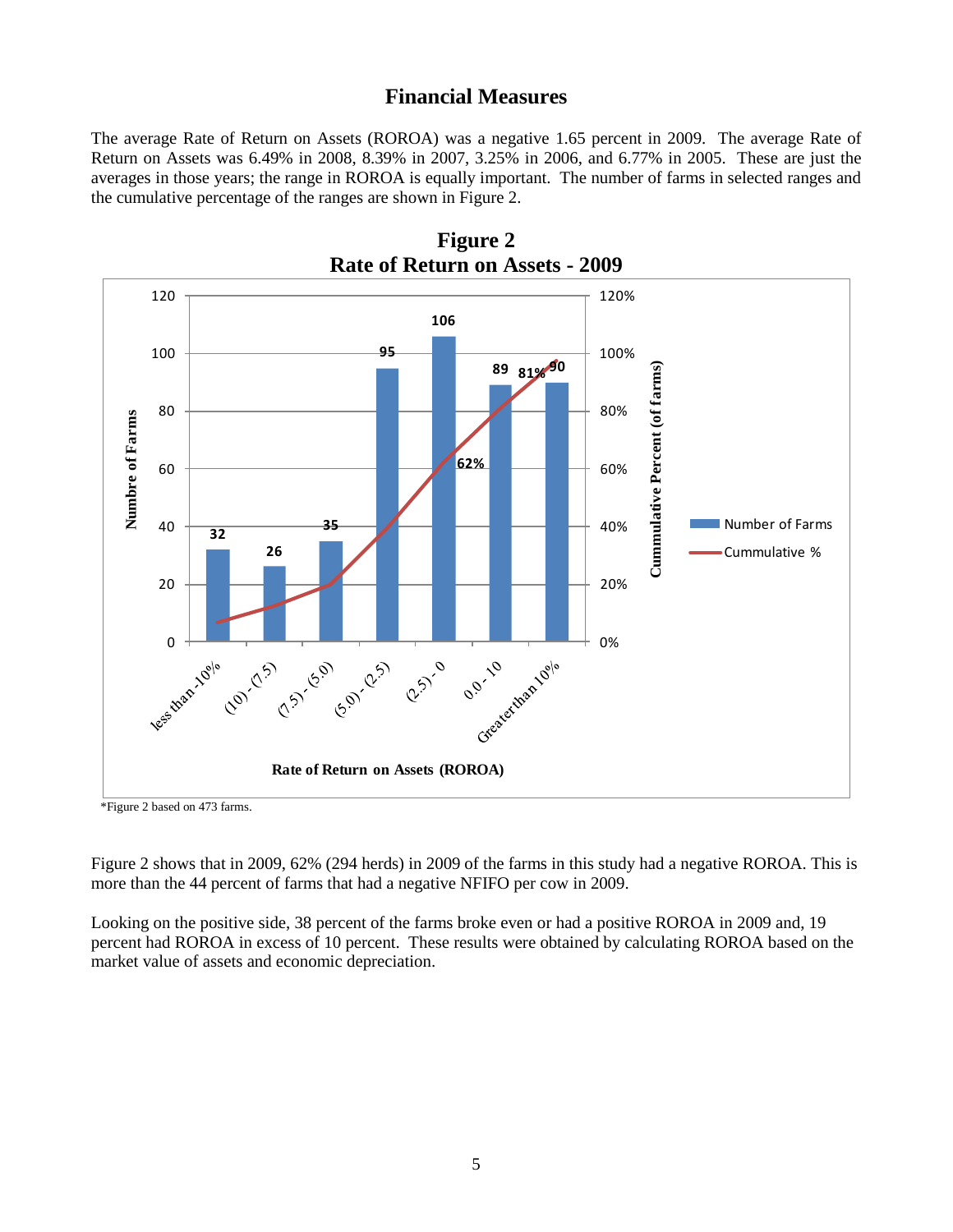## **Table 2 Financial Measures per Cow – 2009 – 2007**

Report Basis: per Head (Market Value)

|                                                                                                                  |                                              | 2009        | 2008        | 2007        |
|------------------------------------------------------------------------------------------------------------------|----------------------------------------------|-------------|-------------|-------------|
|                                                                                                                  | Number of Farms                              | 483         | 515         | 544         |
| <b>Profitability</b>                                                                                             |                                              |             |             |             |
| Net Farm Income From Operations                                                                                  |                                              | $-$136.76$  | \$787.76    | \$937.47    |
|                                                                                                                  | Net Farm Income                              | $-$104.74$  | \$805.30    | \$950.68    |
|                                                                                                                  | Rate of Return on Assets (ROROA)             | $-1.65%$    | 6.49%       | 8.39%       |
|                                                                                                                  | Economic Depreciation Claimed                | \$465.52    | \$447.99    | \$434.99    |
|                                                                                                                  |                                              |             |             |             |
|                                                                                                                  | Rate of Return on Equity                     | $-6.29%$    | 6.78%       | 9.18%       |
|                                                                                                                  | Net Profit Margin                            | $-4.42%$    | 0.1414      | 18.53%      |
| Financial Efficiency Ratios (These ratios are calculated using Total Farm Income, not Value of Farm Production.) |                                              |             |             |             |
|                                                                                                                  | Asset Turnover Ratio                         | 0.374       | 0.459       | 0.453       |
| Note: Some methods of calculating                                                                                | <b>Basic Cost Ratio</b>                      | 0.754       | 0.631       | 0.587       |
| ratios combine the Basic Cost and Wages Paid                                                                     | Wages Paid Ratio                             | 0.13        | 0.101       | 0.099       |
| Ratios into a single                                                                                             | <b>Interest Paid Ratio</b>                   | 0.057       | 0.041       | 0.049       |
| ratio (Operating Cost Ratio).                                                                                    | Depreciation Ratio                           | 0.094       | 0.074       | 0.072       |
|                                                                                                                  | Net Farm Income from Operations Ratio        | $-0.035$    | 0.154       | 0.193       |
| <b>Repayment Capacity</b>                                                                                        |                                              |             |             |             |
| Capital Replacement & Debt Repayment Capacity                                                                    |                                              | \$144.54    | \$950.07    | \$1,147.82  |
|                                                                                                                  | Coverage Margin                              | $-$219.00$  | \$603.30    | \$827.46    |
|                                                                                                                  | Term Debt Coverage Ratio                     | 1.03        | 3.43        | 3.88        |
|                                                                                                                  |                                              | 0           | 0           | 0           |
| <b>Liquidity</b>                                                                                                 |                                              |             |             |             |
|                                                                                                                  | Net Cash Income                              | \$350.78    | \$1,089.10  | \$1,091.42  |
|                                                                                                                  | <b>Working Capital</b>                       | \$679.80    | \$1,061.08  | \$850.92    |
|                                                                                                                  | <b>Current Ratio</b>                         | 2.51        | 3.77        | 3.65        |
| <b>Solvency (Assets at Market Value)</b>                                                                         |                                              |             |             |             |
|                                                                                                                  | <b>Beginning Total Farm Assets</b>           | \$10,458.17 | \$10,680.31 | \$10,315.12 |
|                                                                                                                  | <b>Beginning Total Farm Liabilities</b>      | \$3,888.45  | \$3,344.14  | \$3,439.38  |
|                                                                                                                  | Beginning Farm Net Worth                     | \$6,569.72  | \$7,336.17  | \$6,875.74  |
|                                                                                                                  | Farm Debt to Asset Ratio - Beginning of Year | 0.372       | 0.313       | 0.333       |
|                                                                                                                  |                                              |             |             |             |
|                                                                                                                  | <b>Ending Total Farm Assets</b>              | \$10,713.14 | \$11,631.68 | \$11,114.28 |
|                                                                                                                  | <b>Ending Total Farm Liabilities</b>         | \$4,578.37  | \$3,794.67  | \$3,539.38  |
|                                                                                                                  | Ending Farm Net Worth                        | \$6,134.77  | \$7,837.01  | \$7,574.90  |
|                                                                                                                  | Year Ending Farm Debt to Asset Ratio         | 0.427       | 0.326       | 0.318       |
|                                                                                                                  | Total Change in Farm Net Worth               | $-$434.95$  | \$500.84    | \$699.16    |
|                                                                                                                  |                                              |             |             |             |

\* Basic Cost and Wages Paid ratios are combined into an Operating Cost ratio on some financial analysis reports.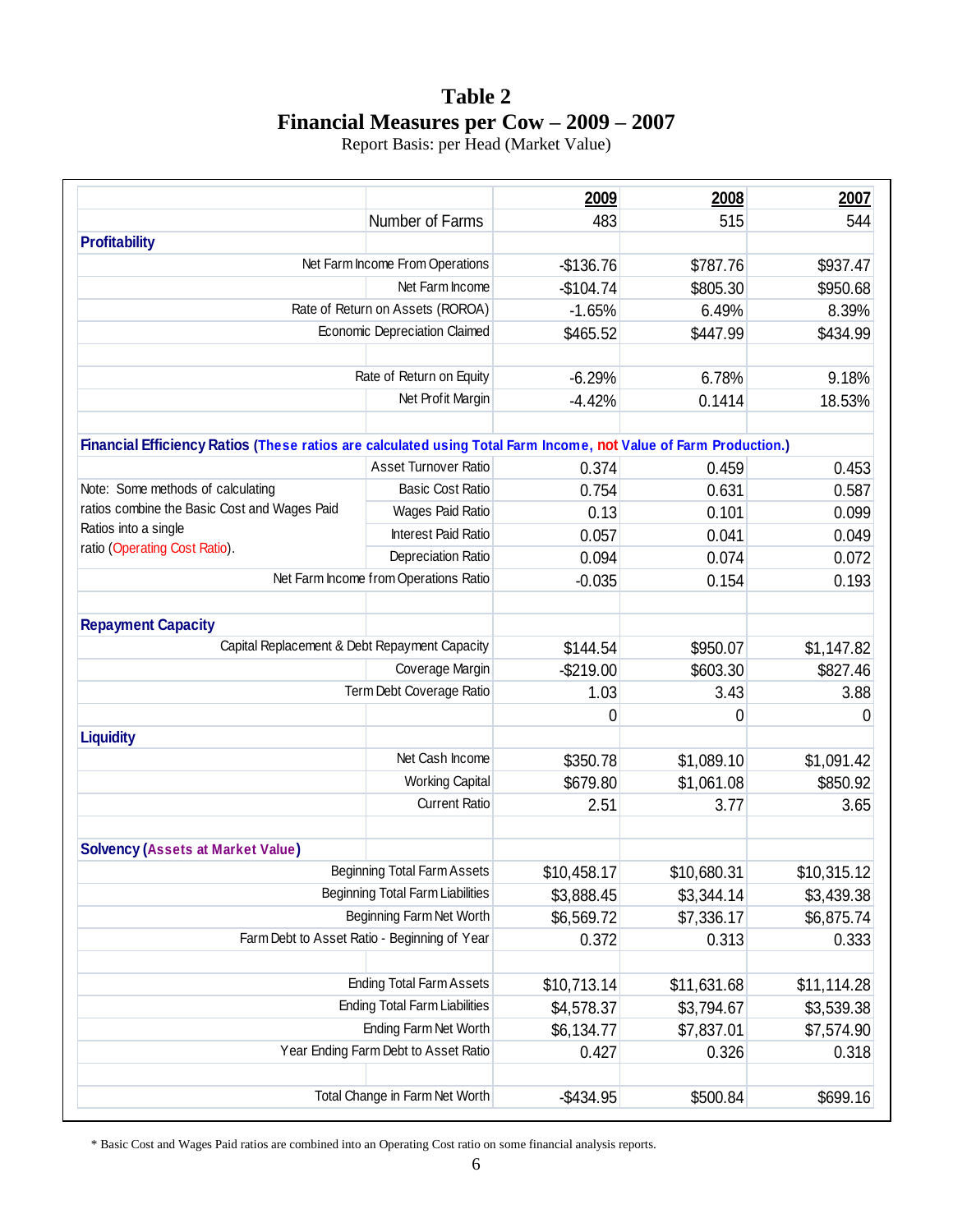There are two methods used by  $AgFA@<sup>4</sup>$  to calculate financial measures. The first method, the GAAP method, (Generally Accepted Accounting Principles) used by most businesses, bases the calculations on the cost basis of assets (initial cost minus accumulated depreciation) and the tax depreciation claimed by the business. This method will be called "Cost." The second method bases the calculations on the market basis of assets (an estimate of their value if sold today minus the selling costs and taxes) and economic depreciation. The method will be called "Market." There is a third method that uses market value of assets and tax depreciation however, AgFA© does not use this in any of the calculations.

Table 2 shows that the Rate of Return on Assets (ROROA) is -1.65% in 2009 using the Market method. Using the cost method, ROROA is -2.74%. Since the formula for calculation in both methods is the same (return to assets "divided by" value of assets) this difference is mainly due to the value of the assets. The cost value of an asset is generally much less than the market value of an asset. Example: a 1990 JD 4955 tractor will likely have a zero "cost" value but a five digit "market" value.

The Rate of Return on Equity in the 2009 and 2008 years demonstrates the leverage principle. This principle states that a business is using credit wisely when the ROROA exceeds the cost of credit. In the best case a business will produce an ROROE equal to or exceeding the ROROA. In 2009 the ROROA -1.65% was less than the average interest rate of 4.2% and the Rate of Return on Equity -6.29%, was lower than the ROROA. In 2008, the ROROA of 6.49% was less than the interest rate of 6.69%, and the Rate of Return to Equity of 6.78% was greater than the ROROA. However, in 2007 the ROROA was 8.39% was less than the interest rate and the ROROE of 9.18% was greater than the ROROA.

The Asset Turnover Ratio (market value of assets) declined to 0.374 in 2009 compared to 0.459 in 2008 and 0.453 in 2007. This ratio is the dollars of income the farm has generated for each dollar of asset value. The goal is greater than greater than 0.40 for market asset values and 0.60 using cost asset values. The rest of the Financial Efficiency Ratios (basic cost, wages paid, interest paid, depreciation and NFIFO) must sum to one for each method (Cost and Market).

In 2009, the Interest Paid (0.057) and the Depreciation Ratio (0.094) were in the normal range (0.06 to 0.07 for interest paid and 0.09 to 0.11 for depreciation). The Basic Cost Ratio of 0.754 was significantly above the goal of  $\leq 0.60$ . The Wages and Benefits Ratio (0.13 in 2009) was above the 2008 level as well as the previous four years.

The previous paragraph outlines reasons why the Net Farm Income from Operations Ratio (0.035 – Market, -0.042 – Cost; -) was the lowest since we started collecting data in 1992. Since 2005, this ratio peaked in 2007 at 0.193 on a Market basis, with a decline in the last two years. The goal for this value is 0.125 or more.

Repayment Capacity measures include non-farm incomes. The Coverage Margin is the dollars available after adding depreciation to and subtracting family living from Net Farm Income plus non-farm incomes. This value (\$219) should be higher than the tax depreciation claimed \$466 for 2009. The Term Debt Coverage Ratio was 1.03, less than the goal level of 1.5. Therefore, it appears that during the stressful price year of 2009, the average farm manager was challenged to keep current on long-term debts.

The Liquidity measures were all lower than normal at the end of 2009 with the exception of Working capital (\$680) exceeding only 2005 and 2006 over the last five years. Net Cash income fell by \$738 per cow under 2008. In addition to the Solvency measures discussed earlier, there is also a Debt to Asset ratio. The Debt to Asset ratio in 2009 was 0.427 (highest in the last 3 years), up from 0.326 in 2008 and 0.318 in 2007.

l

<sup>&</sup>lt;sup>4</sup> AgFA@ (Agricultural Financial Advisor) – [http://cdp.wisc.edu.](http://cdp.wisc.edu/) AgFA@ is an interactive/real time database for collecting and analyzing data.